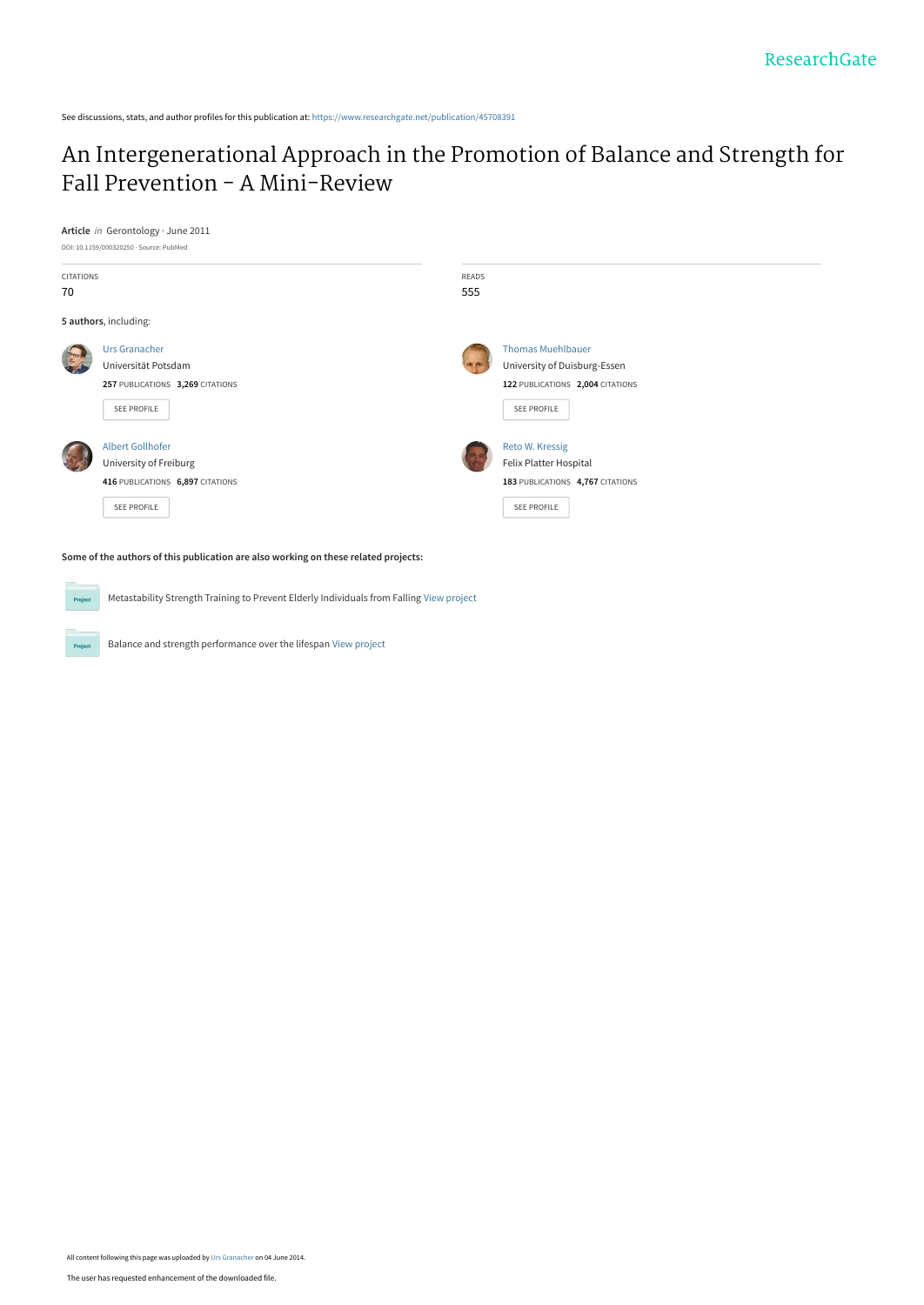# Gerontology

 Gerontology 2011;57:304–315 DOI: 10.1159/000320250

 Received: March 18, 2010 Accepted: June 21, 2010 Published online: August 19, 2010

# **An Intergenerational Approach in the Promotion of Balance and Strength for Fall Prevention – A Mini-Review**

Urs Granacher<sup>a</sup> Thomas Muehlbauer<sup>a</sup> Albert Gollhofer<sup>c</sup> Reto W. Kressig<sup>b</sup> Lukas Zahner<sup>a</sup>

a Institute of Exercise and Health Sciences, University of Basel, and **bDivision of Acute Geriatrics, Basel University** Hospital, Basel, Switzerland; <sup>c</sup>Institute of Sport and Sport Science, University of Freiburg, Freiburg, Germany

#### **Key Words**

Intergenerational training · Isometric/dynamic force production - Static/dynamic postural control

#### **Abstract**

 The risk of sustaining a fall is particularly high in children and seniors. Deficits in postural control and muscle strength either due to maturation, secular declines or biologic aging are two important intrinsic risk factors for falls. During life span, performance in variables of static postural control follows a U-shaped curve with children and seniors showing larger postural sway than healthy adults. Measures of dynamic postural control (i.e. gait speed) as well as isometric (i.e. maximal strength) and dynamic muscle strength (i.e. muscular power) follow an inverted U-shaped curve during life span, again with children and seniors showing deficits compared to adults. There is evidence that particularly balance and resistance training are effective in counteracting these neuromuscular constraints in both children and seniors. Further, these training regimens are able to reduce the rate of sustaining injuries and falls in these age groups. An intergenerational intervention approach is suggested to enhance the effectiveness of these training programs by improving compliance and increasing motivation of children and seniors exercising together. Thus, the objectives of this mini-review are: (1) to describe the epidemiology and etiology of falls in children and seniors; (2) to discuss training programs that

# **KARGER**

Fax +41 61 306 12 34 E-Mail karger@karger.ch www.karger.com

 © 2010 S. Karger AG, Basel 0304–324X/11/0574–0304\$38.00/0

 Accessible online at: www.karger.com/ger counteract intrinsic fall risk factors by reducing the rate of falling, and (3) to present an intergenerational approach that has the potential to make training programs even more effective by including children and seniors together in one exercise group. Copyright © 2010 S. Karger AG, Basel

#### **Introduction**

 During the last 60 years, major demographic changes have been noticed in the world and particularly in Europe that primarily affected the youngest and oldest age groups. In 1950, 26.2% of Europe's population were 14 years and younger, 11.0% were between 60 and 79 years, and only 1.1% were  $\geq 80$  years. In 2005, 15.9% were 14 years and younger, 17.1% were between 60 and 79 years, and 3.5% were  $\geq$ 80 years. Thus, the proportion of young people has decreased and that of elderly people has increased during the last 60 years, with the age group  $\geq 80$ years being the fastest growing population in Europe's society [1]. Population projections indicate that the phenomenon of population aging will even be reinforced during the upcoming decades. In fact, in 2050, 15.0% of Europe's population will be 14 years and younger, 24.6% between 60 and 79 years, and 9.6% will be  $\geq 80$  years [1]. One serious concern of industrialized countries is that demographic changes would undermine the sustainabil-

 Urs Granacher Institute of Exercise and Health Sciences University of Basel Birsstrasse 320B, CH–4052 Basel (Switzerland) Tel. +41 61 377 8735, Fax +41 61 377 8758, E-Mail urs.granacher @ unibas.ch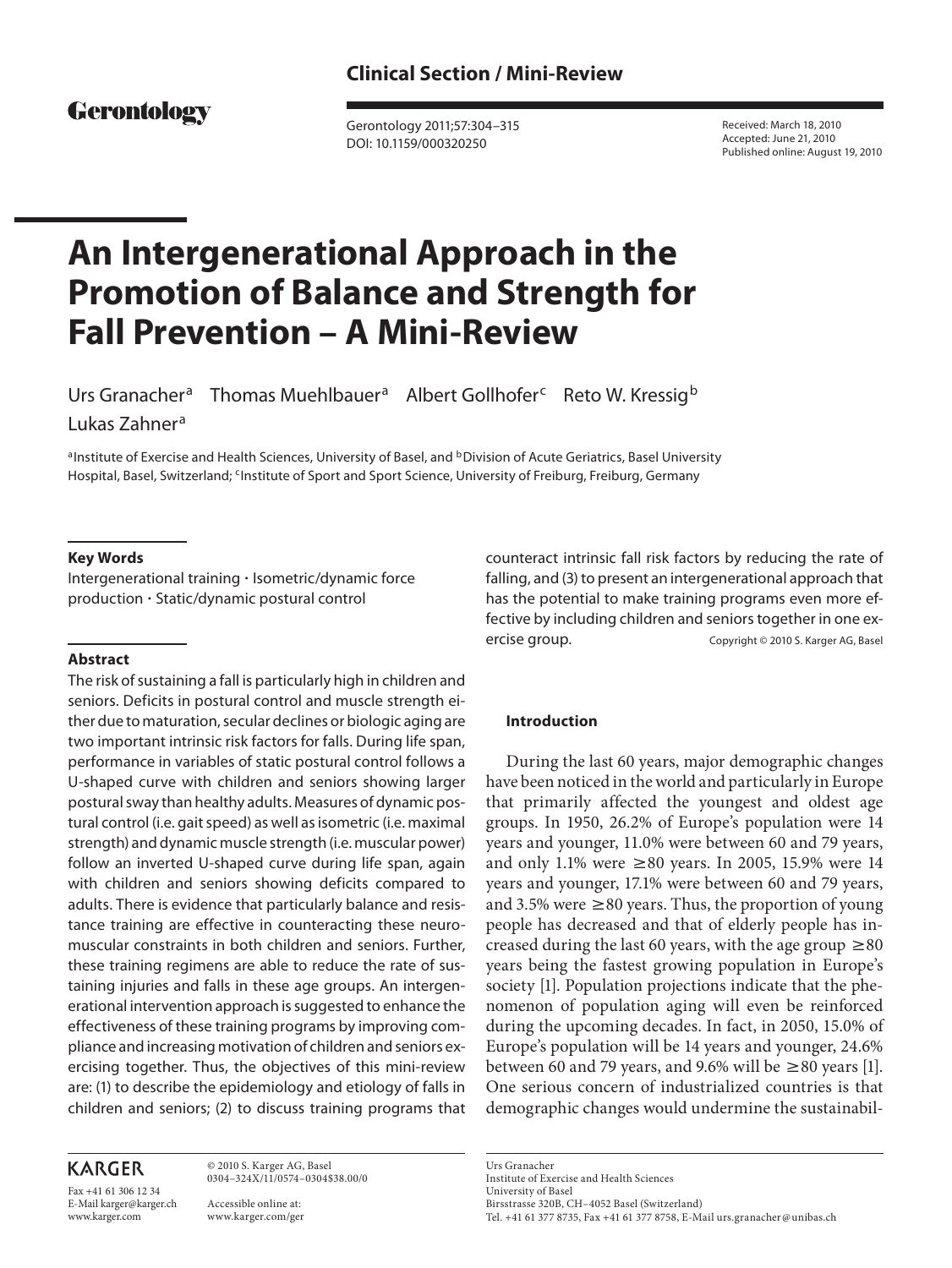

**Fig. 1.** Development of the fall incidence rate across the life span [3, 10] and potential fall risk factors in children [7, 8] and seniors [9].

ity of the public health care system since per capita health expenditures are five times higher for people  $>75$  years of age than for those aged 25–34 years. A major reason for high medical treatment costs in children and particularly in older adults is an increased prevalence of sustaining falls and fall-related injuries [2]. Therefore, the objective of this paper is threefold: (1) to review the literature concerning epidemiology and etiology of falls in children and seniors; (2) to describe the effects of adequate training regimens on fall risk factors in these age groups, and (3) to present a new intergenerational approach for the implementation of the training regimens.

#### **Risk of Falling**

 Epidemiologic data have indicated that the risk of sustaining a fall is particularly high in children [3] and seniors [4]. According to international data, unintentional falls are a leading cause of morbidity and mortality in children [3]. Considering all incidences of pediatric trauma, falls are the most common reason for an emergency department visit. In fact, 25–34% of all pediatric trauma hospital admissions can be ascribed to falls. Injury rates due to falls are particularly high in infants (0–5 years) and young children (6–12 years) compared to adolescents (13–19 years). The reported injuries due to falls include soft tissue bruises, sprains, bone fractures and contusions [3]. These injuries may affect the children's attitude towards physical activity in the future in terms of an increased restriction of physical activity [5]. Further, annual medical treatment costs of fall-related injuries amount to approximately USD 933 million for the 0- to 19-year age group [6] . As in children, medical treatment costs are particularly high in seniors due to an increased prevalence of sustaining falls and fall-related injuries [2] .

occurrence rate increases to 32–42% in adults over the age of 75 years, and to 56% in adults aged 90–99 years [4] . About 20% of falls need medical attention, and 15% of those result in severe injuries like joint dislocations, soft tissue bruises and contusions. The remaining 5% cause fractures, with femoral neck fractures occurring at a rate of 1–2% in community-dwelling older adults. Fall-related injuries affect elderly individuals in terms of a poor quality of life caused by restricted mobility and functional decline. In the United States, the estimated direct medical costs for fatal and non-fatal fall-related injuries in the aging population totaled USD 19.2 billion in the year 2000 [2] . Given the high susceptibility of sustaining a fall dur-

Twenty-eight to 35% of individuals over the age of 65 years sustain at least one fall over a 1-year period [4] . The

ing the early and late years of life, it is hypothesized that the rate of falling follows a U-shaped curve during life span with children and seniors showing the highest incidence rates (fig. 1).

## **Etiology of Falls**

 The etiology of falls is generally considered to be multifactorial, involving extrinsic (environmental) and intrinsic (patient-related) circumstances. Numerous epidemiological studies have identified a multitude of extrinsic and intrinsic risk factors for falling in children [7, 8] and seniors [9]. Extrinsic factors include playground equipment, monkey bars, lighting, stairs, furniture, floor surfaces, obstructed walkways and inadequate handrails, for example [7]. In terms of intrinsic fall risk factors, impaired static (e.g. increased postural sway) and dynamic postural control (e.g. gait instability) as well as deficits in muscle strength (e.g. impaired muscle power and rate of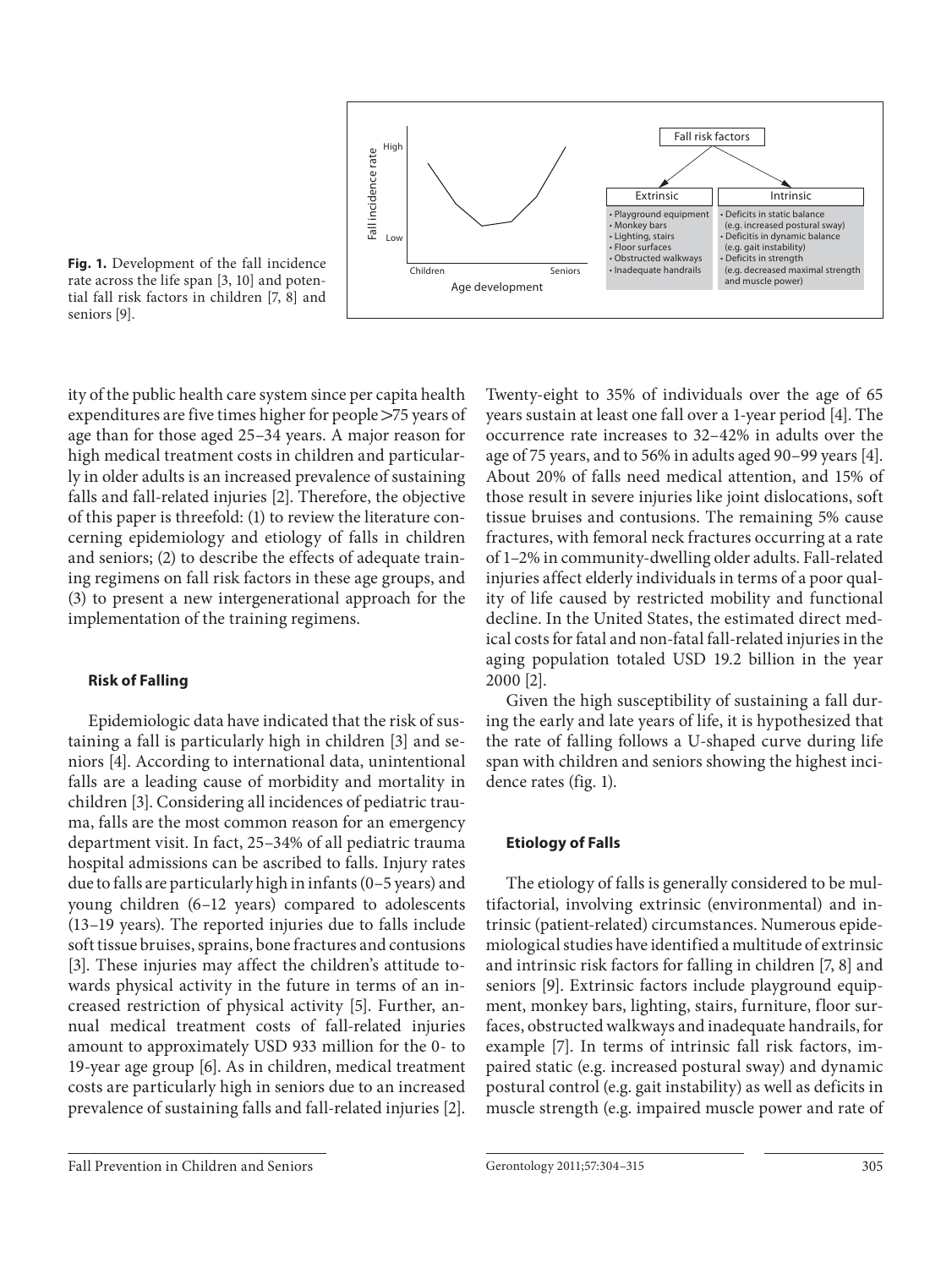

**Fig. 2.** Development of static and dynamic balance across the life span (schematic illustration based on data from two studies [11, 12]) and training-induced changes in balance performance (flow chart based on data from various studies [35, 46, 62, 63]) and fall/injury reduction in children [45] and seniors [48, 49]. Note: a range is presented when more than two studies were cited.

force development) have most frequently been reported to increase the risk of falling in these age groups [8] .

# *Deficits in Postural Control*

 Postural control can be divided into a static and dynamic component and has been defined as the control of the body's position in space for the purpose of balance and orientation. Under static conditions, the base of support and the ground remain stationary and only the center of mass moves, whereas under dynamic conditions, both, the base of support and the center of mass shift. Dynamic balance control is more challenging because the center of mass remains at distinct phases of the gait cycle (single limb support) outside the base of support. Thus, it is not surprising that a large number of falls occurs during ambulation [10]. A person's individual risk for falls ultimately depends on the frequency of imbalance episodes encountered in everyday activities and the ability to recover from these balance-threatening situations. The ability to control posture can be described as a dynamic process across the life span. There is evidence that young children and older adults show the largest magnitudes of postural sway and the slowest gait speeds [11, 12]. Therefore, a U-shaped dependency between measures of static balance and age [11] and an inverted Ushaped dependency between variables of dynamic balance and age [12] can be postulated (fig. 2).

 Maturational deficits in static and dynamic postural control have been observed in children up to the age of 8 years compared to young healthy adults in terms of an increased postural sway, a slower gait speed, greater stride-to-stride variability during walking, as well as an impaired ability to compensate for platform perturbations [11, 12]. Additionally, secular trends in balance performance over the past 25–35 years were reported recent- $\frac{1}{13}$ .

 What are the reasons for an impaired postural control in children? Foudriat et al. [14] investigated age-related sensory contributions to balance control in healthy children between the ages of 3 and 6 years using computerized dynamic posturography. They observed that the control of posture changes from being primarily visualvestibular to being somatosensory-vestibular between these ages, but that the transition to adult responses for all sensory conditions is not complete by the age of 6 years [14]. In another study, it was reported that children younger than 7.5 years are less able to suppress inappropriate visual and somatosensory inputs when tested on a moving platform [15]. Further, in a neurophysiologic approach, EMG responses to muscle stretch in the upper limb study were investigated in children. The results of this study indicated that long-latency EMG responses, probably involving supraspinal pathways, are already present at 2–3 years of age, but that the duration of these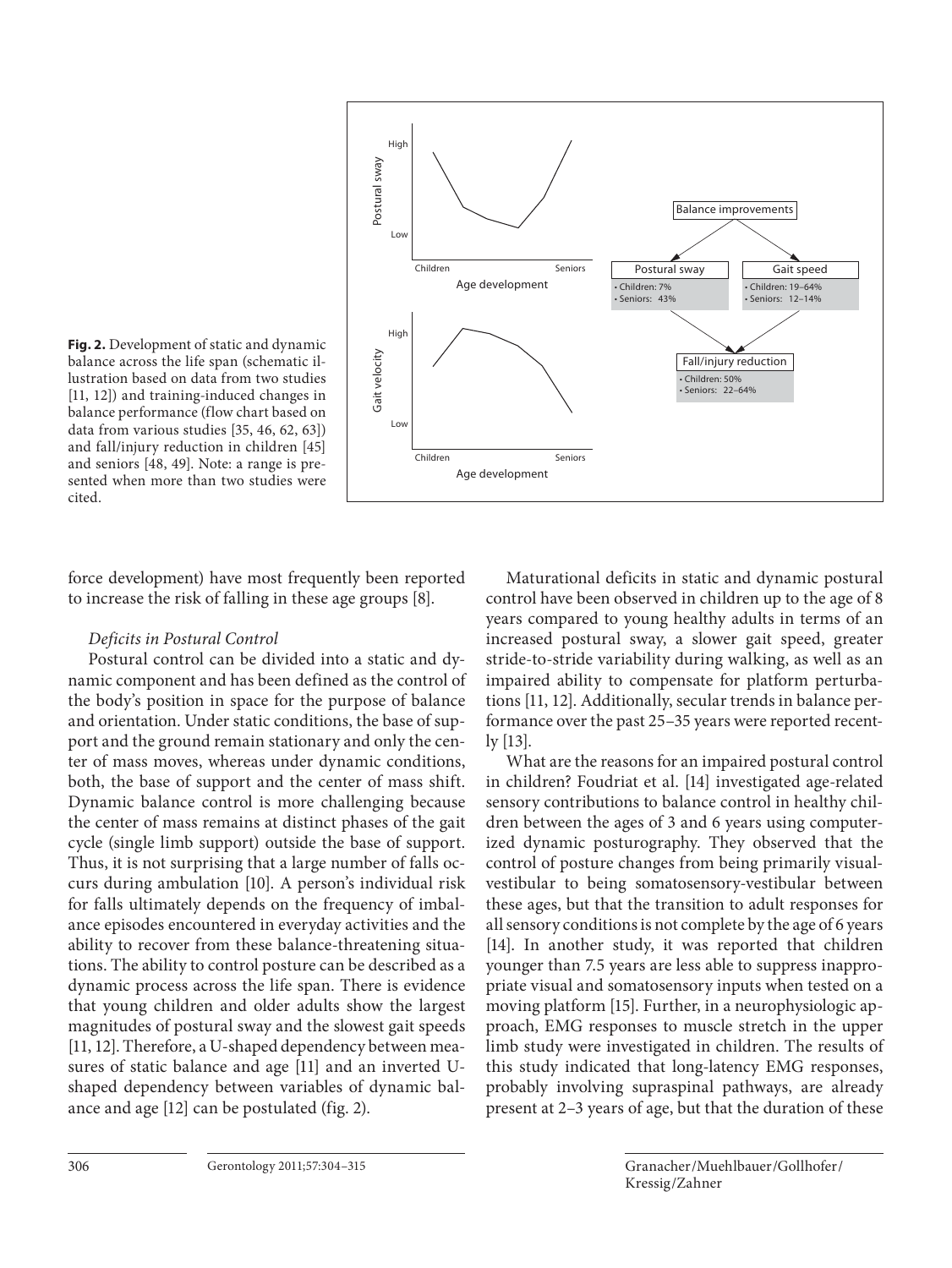long-latency EMG responses did only show adult-like values after the age of 6–8 years [16]. Based on these results, it can be postulated that hierarchically lower level and primarily spinal motor centers mature before higher-level supraspinal motor centers. Both mechanisms, however, are necessary for the targeted coordination of balance control. These maturational deficits in postural control could be responsible for the high susceptibility of sustaining a fall in children. Further, Matton et al. [13] observed in a cross-sectional study that girls' performance in the Flamingo Balance Test (one-legged stance on a beam) was significantly impaired in 2005 compared to 1979–1980. Thus, maturational deficits and secular declines in the ability to control posture may account for the impaired balance performance in children and thus the increased risk of sustaining falls.

 Whereas childrens' balance ability is most likely restricted by maturational deficits and secular declines, that of older adults suffers from biologic aging. In fact, it seems that age-related deteriorations in postural control start relatively early in life. Thus, Era et al. [17] already detected differences in static balance performance between young (30- to 39-year olds) and middle-aged adults (40- to 49 year olds). Notably, these differences became even more pronounced after the age of 60 years. In terms of age-related effects on dynamic postural control, slower gait speeds, shorter stride length, a wider base of support, a greater proportion of the gait cycle in double-leg support, enhanced stride-to-stride variability during walking and inefficient balance strategies during the compensation of stance and gait perturbations were observed in older compared to young adults. In addition, Hausdorff et al. [18] found that stride-to-stride variability of stride time, stance time and swing time measured during a 6-min walk was significantly increased in elderly fallers compared to both elderly non-fallers and young subjects, indicating that measures of gait unsteadiness are suitable for fall risk assessment.

 What are the underlying mechanisms for an impaired postural control in older adults? It was demonstrated in a series of studies that age-related deteriorations in static and dynamic postural control can mainly be attributed to cognitive impairment (e.g. gradual onset of cerebral white matter disease), visual (e.g. impairment in contrast sensitivity), vestibular (e.g. decline in vestibular neurons) and proprioceptive (e.g. polyneuropathies) dysfunctions, as well as muscle weakness (e.g. decline in the number and size of fibers, particularly type II muscle fibers). Taken together, these degenerative processes seem to be responsible for impaired postural control in old age and consequently for an increased risk of falling.

 There is evidence in the literature that the control of posture is further limited in children and seniors when two tasks are concurrently conducted with the primary task involving a postural control task (e.g. standing or walking), and the secondary task a motor interference task (e.g. carrying a tray with a filled cup) or a cognitive interference task (e.g. backward counting) [19]. Blanchard et al. [20] examined postural control in quiet stance in children aged 8–9 years who performed either a counting backward or a reading task. Postural sway increased with simultaneous performance of either cognitive task. Granacher et al. [19] investigated the effects of a cognitive (i.e. serial subtractions by three) and/or a motor interference task (i.e. holding two interlocked sticks steady in front of the body) on static (i.e. bipedal stance on balance platform) and dynamic postural control (i.e. walking on an instrumented walkway) in young and elderly subjects. Irrespective of task condition, i.e. single task or multitask, elderly participants showed larger postural sway and greater strideto-stride variability than younger participants. Further, postural sway increased in the elderly and stride-to-stride variability in both groups with progression in task complexity [19]. In addition, Lundin-Olsson et al. [21] observed that elderly subjects who stopped walking when talking had a significantly increased risk of sustaining a fall within the next 6 months. Additionally, a recent systematic review on dual-task performance and the prediction of falls indicated that changes in performance whilst dual-tasking were significantly associated with an increased risk for falling amongst older adults [22] .

 What are the underlying reasons for an impaired postural control in children and seniors under multitask conditions? In general, a number of theories (e.g. capacity theory, bottle neck theory, cross-talk theory and neural structure theory) have been proposed to explain dualtask interference effects. All theories are based on the assumption that the brain has limited information-processing capacity, which is why a decrement in performance of one or both tasks can be observed. More specifically, children and seniors' sensory contributions to balance control are impaired compared to healthy young or middle-aged adults either due to maturational deficits or biologic aging. Given the diminished visual, proprioceptive and vestibular sensitivity, more of the child and elderly's attention is required to maintain postural stability, particularly in less stable situations. In other words, children and seniors try to compensate for their sensory dysfunctions by retrieving more attentional resources for dual-task processing. However, since the brain's capacity is limited, dual-task interference occurs.

#### Fall Prevention in Children and Seniors Gerontology 2011;57:304–315 307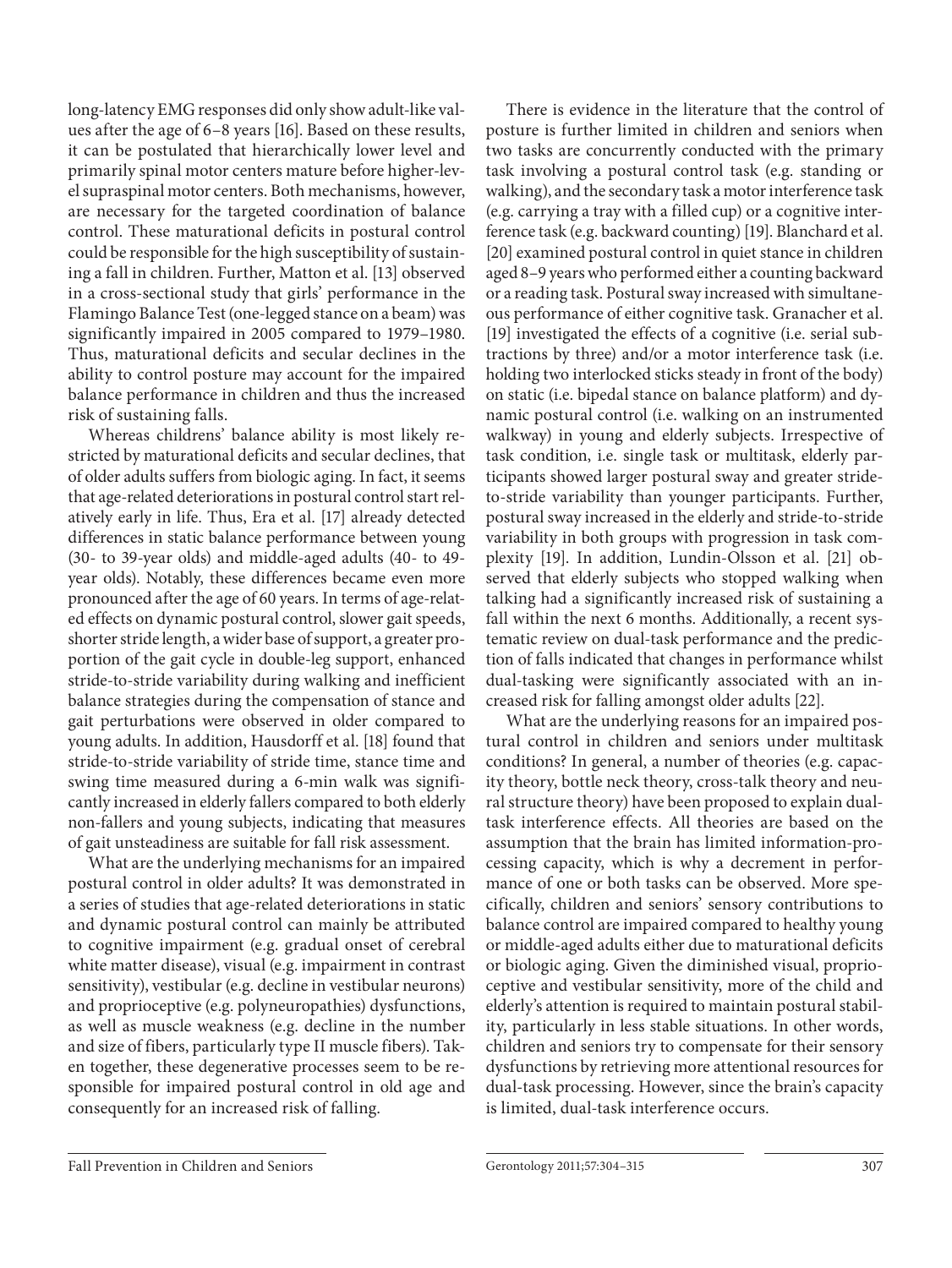

**Fig. 3.** Development of static and dynamic muscle strength across the life span (schematic illustration based on data from Larsson et al. [27]) and training-induced changes in strength performance (flow chart based on data from two studies [53, 64]) and fall/injury reduction in children [45] and seniors [65]. Note: a range is presented when more than two studies were cited.

## *Deficits in Muscle Strength*

 In addition to postural control, muscle strength is another essential component of motor performance. Two established measures of strength, i.e. maximal strength and muscular power, are important prerequisites for activities of daily living and thus functional mobility. Maximal strength is often tested under isometric (static) conditions and is defined as the maximal force generated by a muscle or muscle group during a single maximal voluntary effort. Muscle power can be defined as the force applied multiplied by the velocity of movement, thus representing a dynamic component of muscle strength. Measures of isometric and dynamic muscle strength develop in an inverted U-shaped curve across the life span (fig. 3). Maximal strength and power increase linearly in boys until 13-14 years of age [23, 24]. Yet, as for postural control, secular declines in strength have been noticed in a cross-sectional study which investigated strength performance of different muscle groups in children in 1956 and 1981 [25]. The author reported relative decreases in strength over time that ranged from 6% for the back muscles to 14% for the leg extensors [25] . Thus, due to maturational deficits and secular declines, strength performance is remarkably lower in children compared to adults. In fact, Ferretti et al. [26] reported that leg extensor power during a jumping exercise was 65% lower in children aged 8–13 years compared to sedentary healthy adults aged 20–35 years. With the onset of puberty and the associated rise in circulating growth hormone level, acceleration in strength development can be noticed [23] . In girls, strength improves linearly with age through about 16–17 years with no clear evidence for an adolescent spurt as in boys [23] . Most studies of strength performance with age have shown maximum strength and power values between 25 and 30 years of age [24, 27] . Only slight decreases in strength and power can be noticed between the 3rd and 5th decade of life [26, 27] . However, the rate of decline accelerates after the age of 50 years with the most severe losses occurring between the 7th and 9th decade of life [28] . More specifically, losses of 1–2% per annum in maximal strength and approximately 3.5% per annum in muscular power of the leg extensors were reported in adults aged  $\geq 65$  years. Further, McNeil et al. [28] found a 25% decrease in dorsiflexor power between the 3rd and 7th decade of life. This reduction was doubled in the next 2 decades, so that men in their 9th decade of life produced 60% less power than young men. From a functional or therapeutic point of view, it is of interest to know whether the performance level in maximal force and/or explosive power is associated with functional mobility and fall risk in old age. In fact, Bean et al. [29] observed that leg power is an important factor influencing the physical performance of mobility-limited older people. Although related to strength, it is a separate attribute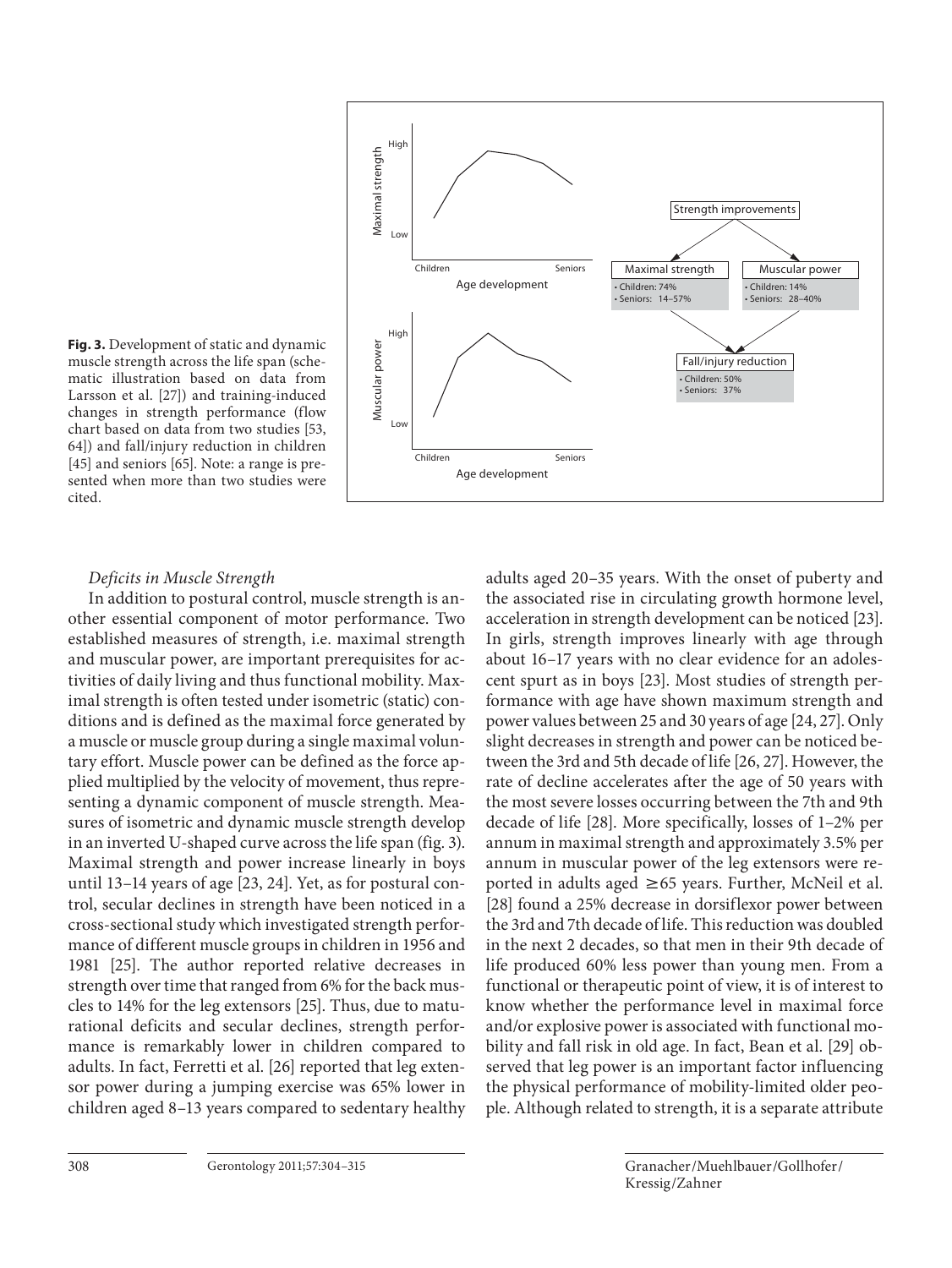that may exert a greater effect on physical performance. Further, Pijnappels et al. [30] identified lower-limb strength and rate of moment generation as limiting factors for balance recovery after tripping. They reported that maximum isometric push-off force in a leg press was the best measure to differentiate elderly fallers from nonfallers.

 What are the underlying reasons for impaired muscle strength and power in children and seniors? Ferretti et al. [26] found a 45% smaller total cross-sectional area of the thigh and calf muscles in children (8–13 years) compared to adults (20–35 years). Given that muscle mass is directly related to the ability to generate force, reduced muscle mass seems to be a major factor for the described deficits in strength performance in children. In addition, neural factors could also play a role because Belanger and Mc-Comas [31] were able to show that complete simultaneous voluntary activation of plantar flexor motor units cannot be achieved at prepubertal age. Further, the prepubertal hormonal situation possibly affects the maximal rate of ATP hydrolysis and thus the generation of explosive force [26]. The decline in maximal strength and muscle power in old age is primarily caused by a reduced excitability of efferent corticospinal pathways resulting in lower levels of central muscle activation, a gradual loss of spinal motoneurons (particularly large  $\alpha$ -motoneurons) due to apoptosis, a subsequent decline in muscle fiber number and size (sarcopenia), especially of type II fibers, changes in muscle architecture and decreases in tendon stiffness.

# **Fall Prevention in Children and Seniors**

 Fall-preventive intervention programs can focus on intrinsic and/or extrinsic factors. From an exercise-scientific or therapeutic point of view, particularly intrinsic factors are of interest since those can be modified by adequate training programs [32-37]. However, guidelines for the prevention of falls in children are limited to extrinsic factors only [38]. According to those reports, fallpreventive strategies should include awareness campaigns like parents' education about the mechanisms of falls, recommendations on parental supervision during playing activities and the inspection of potential home environmental hazards (e.g. windows and balconies). However, published information on how to preventively counteract potential intrinsic fall risk factors is only sparse in children. Notably, it was postulated in a recent review that fall-preventive training programs should be incorporated in physical education curricula [39].

 Guidelines for the prevention of falls in seniors encompass approaches which focus on extrinsic and/or intrinsic fall risk factors [40]. A systematic review and meta-analysis provides evidence that particularly multifactorial programs are effective in reducing both the risk and the rate of falling [41] .

## **Balance and Resistance Training**

 The health benefits of balance (BT) and/or resistance training (RT) can primarily be described as a countermeasure to any circumstance where postural control and/or muscle weakness compromise function (e.g. activities of daily living, compensation of stance and/or gait perturbations). Thus, these training regimens make substantial contributions to thwart functional limitations and/or potential intrinsic fall risk factors in different age (e.g. children or seniors) or patient groups (e.g. patients with Parkinson's disease).

# *Importance of Balance Training*

 The effects of BT on postural control have been well established in the elderly. However, only little research has been conducted regarding the impact of BT on variables of balance control in children. Hadders-Agra et al. [42] scrutinized the impact of a 2-month BT program on postural responses during sitting on a moveable platform in healthy infants aged 5–10 months. They reported that training facilitated the most complete direction-specific postural response pattern and that it accelerated the development of response modulation. In a recent study, the effects of BT and detraining on measures of postural control and strength were investigated in healthy prepubertal children (age  $7 \pm 1$  years) [35]. Four weeks of BT resulted in tendencies in terms of small-to-medium interaction effects yet not statistically significant improvements in postural sway, force production of the plantar flexors and vertical jumping height. Immaturity of the postural control system and/or deficits in attentional focus during practice of balance exercises could account for the observed findings [35]. Ledebt et al. [43] examined the effects of BT on stance and gait parameters in children aged 5–11 years with hemiplegic cerebral palsy. Following 6 weeks of training, limits of stability increased during stance, and symmetry of stance was improved. The results of the gait analysis indicated that the walking pattern became more symmetrical after the training. Recently, the effects of a school-based physical activity-related injury prevention program on risk behavior, neuromotor fitness and injury

Fall Prevention in Children and Seniors Gerontology 2011;57:304–315 309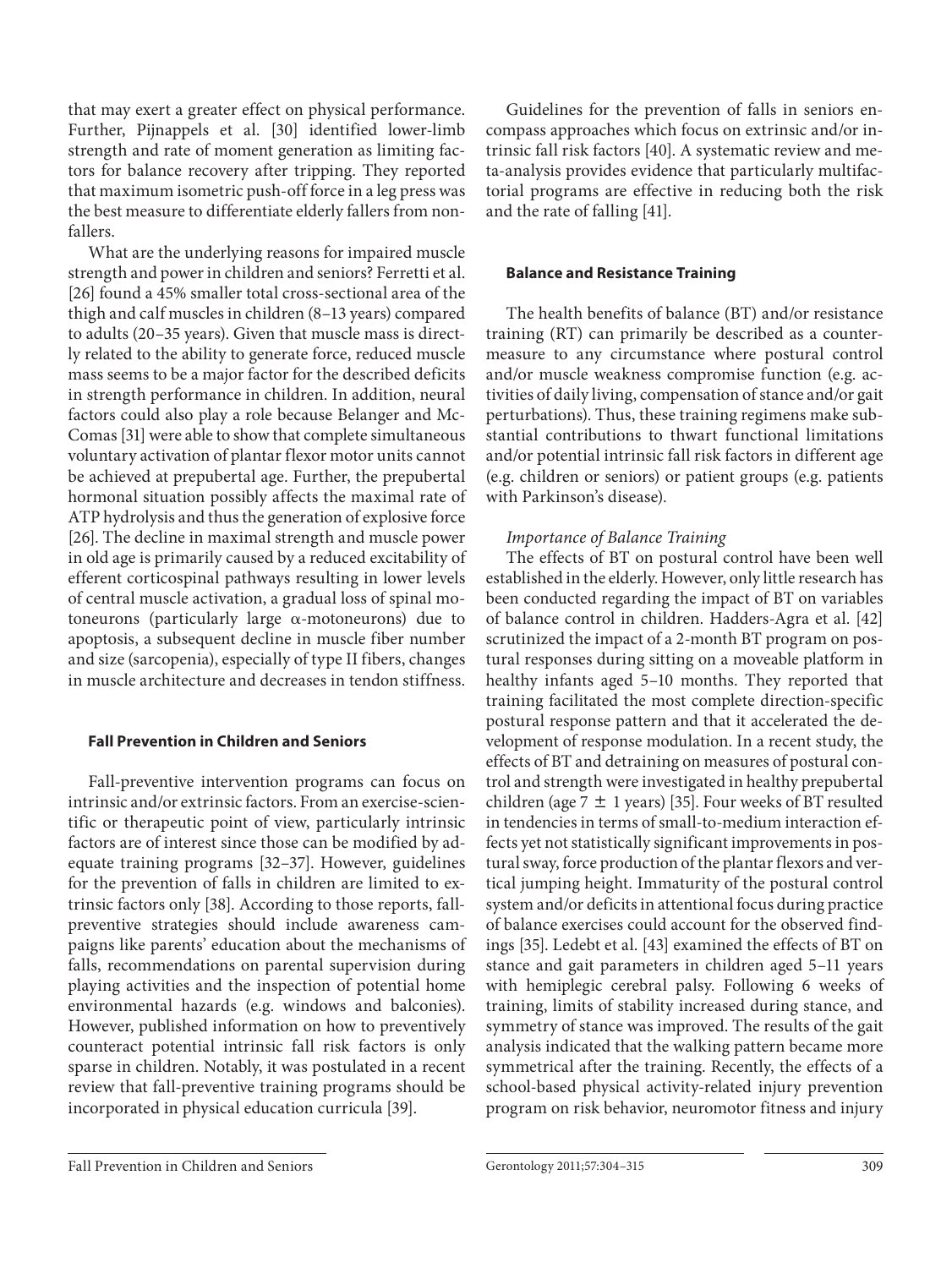incidence was studied in children aged 10–12 years [44, 45]. The intervention lasted 1 school year and consisted of informative newsletters and posters for the children and their parents. In addition, 5-min exercises were given at the beginning and end of each physical education class aimed at improving muscle strength, speed, flexibility and coordination. The intervention program was not able to significantly improve injury-preventing behavior. Further training resulted in small non-significant improvements in neuromotor fitness in favor of the intervention group [44]. In addition, a substantial and relevant reduction in physical activity injuries (50%), especially in children of the low-activity group, was found  $[45]$  (fig. 2). The results of these studies indicate that BT with children is effective in counteracting intrinsic fall risk factors and in reducing the rate of sustaining an injury.

 During the last years, many studies were conducted on the impact of BT on postural control, muscle strength and fall incidence rate in older adults. Granacher et al. [37] examined the effects of a 13-week BT in men aged 60–80 years on their performance in clinical balance tests (functional reach test and tandem walk test) and on the ability to compensate for mediolateral perturbation impulses while standing on a two-dimensional balance platform. After training, performance in the clinical balance tests was significantly improved and summed oscillations of the balance platform were significantly reduced concomitant with an improved activation of muscles compensating for the perturbation impulse. In a more functional approach, Granacher et al. [32] investigated the impact of a 13-week BT in elderly men on the ability to compensate for decelerating gait perturbations while walking on a treadmill. Training resulted in a decrease in onset latency and an enhanced reflex activity in the prime mover compensating for the decelerating perturbation impulse. In another study, Granacher et al. [34] were able to show that 13 weeks of BT improved maximal strength and explosive force production of the leg extensors in a cohort of healthy, elderly males aged 60–80 years. Silsupadol et al. [46] investigated the effects of single-task BT versus dual-task BT with fixed-priority instructions and dual-task BT with variable-priority instructions on gait speed under single (only walking) and dual-task conditions (walking while concurrently performing an arithmetic task) in elderly adults (mean age 75 years). Singletask BT involved the performance of balance exercises only (e.g. standing with eyes closed or tandem standing). The participants receiving dual-task BT with fixed-priority instructions practiced balance tasks while simultaneously performing cognitive tasks (e.g. naming objects),

and were instructed to maintain attention on both postural and cognitive tasks at all times. Participants in the dual-task BT with variable-priority instructions performed the same exercises as the fixed instruction dualtask BT group, but spent half the session focused on balance and half focused on cognitive task performance. Following 4 weeks of BT, participants in all training groups significantly improved performance on singletask gait speed. However, only participants who received dual-task training (fixed and variable-priority instruction) were superior to the single-task training group in improving walking under dual-task conditions. These findings suggest that older adults are able to improve their walking performance under dual-task conditions only when specific types of training, i.e. dual-task training are performed.

 BT seems to be a well-suited fall-preventive program for the elderly population since many intrinsic fall risk factors (e.g. muscle weakness or postural instability) are exercised and thus counteracted. A large number of epidemiologic studies and meta-analyses investigated the impact of BT on fall injury rate in seniors [47, 48]. For example, Madureira et al. [48] observed a significant reduction in fall incidence rate following a 1-year BT program in women aged  $\geq 65$  years. Sihvonen et al. [49] investigated the effects of a 4-week BT program on fall incidence in frail older women (age 81  $\pm$  6 years). During the 12-month follow-up time, 55% of the subjects in the experimental group and 71% in the control group had fallen. The authors reported a significantly enhanced proportion of recurrent falls and injurious falls in the control group compared to the BT group (fig. 2). Steadman et al. [50] conducted a 6-week progressive BT program with older adults (age 83  $\pm$  6 years) and found a significant reduction in fall incidence rate in the intervention compared to the control group over a 24-week period. An exemplified BT program that proved to be effective in children [35] and seniors [32–34, 37] is demonstrated in table 1.

# *Importance of Resistance Training*

 The attitude towards the application of RT in different age and patient groups has changed throughout the last couple of years due to intensified research efforts. Today, RT has proved to be a safe and effective regimen to increase variables of strength performance in healthy children and seniors. A number of studies were able to prove [51, 52] that age-appropriate RT in children produces significant strength gains. Depending on the training status of the subjects, the applied training load, frequency and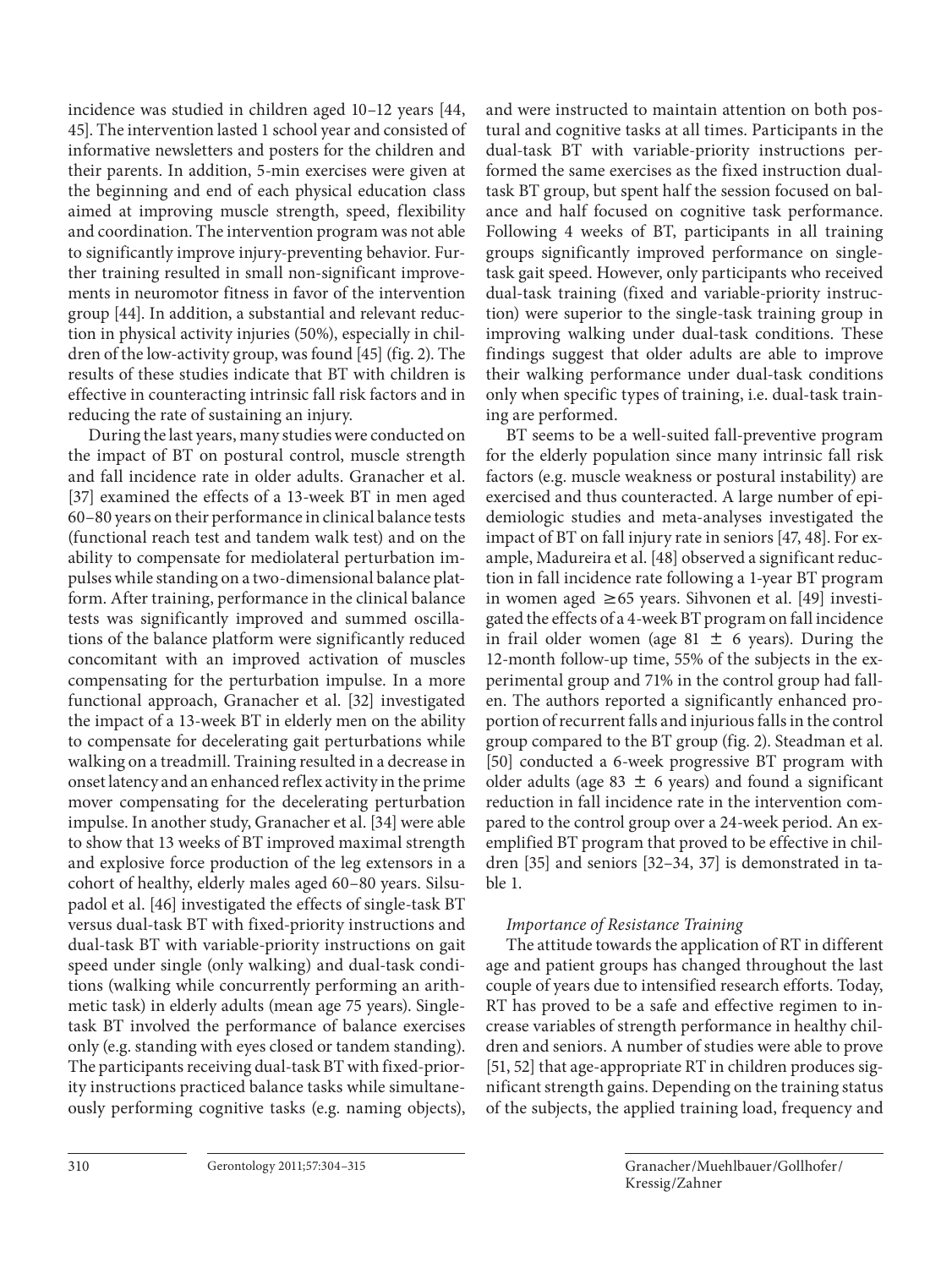**Table 1.** Examples of effective exercise conditions used during BT in both children [35] and seniors [32–34, 37]

BT protocol

Exercises

- One-/two-legged stance, step stance, tandem stance
- On stable and unstable surfaces (e.g. soft mat, ankle disk, balance board, air cushion)
- With and without visual control
- With and without cognitive (e.g. counting backwards, naming animals) and motor interference tasks (e.g. catching and throwing a ball, holding a tray with a glass of water on it)

Training volume

- 8- to 12-week training period; each session lasts 45–60 min (5- to 10-min warm-up, 30–45 min BT, 5–10 min cooldown)
- Exercises consist of initially 4 sets which are performed for 20 s with a 40-second rest between each set and with a 3-min rest between each exercise in order to minimize fatigue

Training frequency

– 2–3 training sessions a week separated by approximately 24 h

#### Training intensity

- Reduction in the base of support
- Reduction in the sensory input
- Inclusion of unstable surfaces
- Inclusion of cognitive/motor interference tasks

Similarities in the training protocols of children and seniors were extracted and brought together.

duration, the trained muscle groups and the applied testing methodology, strength gains range from 13 to 40% [51, 52]. One study even documented a 74% increase in 10-repetition maximum (RM) strength of lower-extremity muscles following 8 weeks of training with 2 training sessions per week in children aged 8 years [53] . Given that Faigenbaum et al. [54] found increases in jumping performance, sprint and agility run time in boys aged 12–15 years after 6 weeks of combined plyometric and RT, it is suggested that training adaptations in children are specific to the movement pattern, velocity of movement, contraction type and contraction force applied during RT. To date, the question of whether RT is effective in reducing fall and/or injury rate in children is unresolved. However, there is preliminary evidence for adolescents suggesting that a preseason RT program can reduce sport-related injuries [55]. Given the compelling evidence regarding the impact of RT on strength performance in children and

the limited transferability of these effects on motor skills, it seems appropriate to combine RT with other training regimens (e.g. BT) to induce effects on the rate of sustaining injuries and falls.

 Aside from children, particularly seniors would substantially benefit from improvements in strength and motor performance in terms of enhanced functional mobility and improved quality of life. In this regard, Granacher et al. [36] investigated the effects of progressive RT on variables of strength performance and postural control in elderly men with an age range of 60–80 years. Thirteen weeks of training resulted in significant improvements in maximal strength and explosive force of the leg extensors with increases in explosive force exceeding those in maximal strength. In addition, an improved static and dynamic postural control was observed in clinical (functional reach test or tandem walk test) but not in biomechanical (mediolateral perturbation impulse) tests. In addition, a meta-analysis on the impact of progressive RT in older adults on measures of leg extensor strength and variables of standing balance revealed effect sizes of 0.68 and 0.11, respectively [56]. Given that the ability to generate force rapidly is – from a fall-preventive point of view – more relevant than the capacity to produce maximal strength, it is of paramount importance to apply strength training programs which have the potential to enhance explosive force production. Recently, it has been suggested that high-velocity or power training has a greater impact on explosive force production capacity in the elderly than heavy-resistance strength training. Fielding et al. [57] were among the first to investigate the impact of a 16-week high-velocity versus low-velocity RT on variables of muscle strength and power of the knee and leg extensors in elderly women with self-reported disability. Both training groups exercised three times per week at an intensity of 70% of the 1-RM. After training, both groups improved their leg extensor 1-RM strength (high velocity: 35% and low velocity: 33%) and knee extensor 1-RM strength (high velocity: 45% and low velocity: 41%) to a similar extent. However, participants in the high-velocity strength training group experienced significantly greater improvements in leg press peak muscle power than those in the low-velocity training group (high velocity: 97% and low velocity: 45%). Thus, it seems that the principle of training specificity directly applies to the training-induced adaptive processes following RT in older adults with large gains in variables of strength but only little improvements in measures of balance control. As a consequence, it is suggested to combine RT with BT to counteract intrinsic fall risk factors in seniors. This com-

Fall Prevention in Children and Seniors Gerontology 2011;57:304–315 311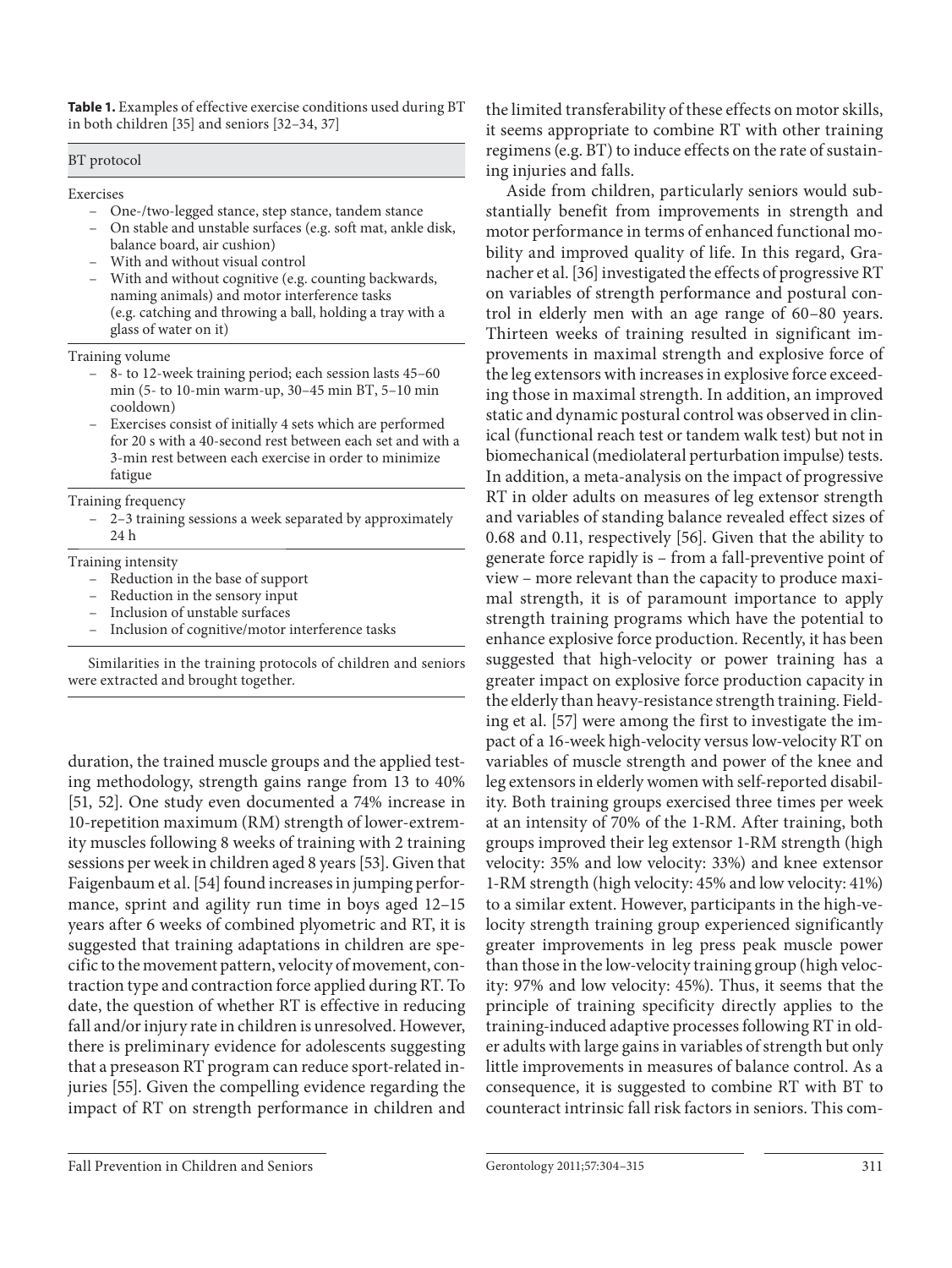binatory approach is further reinforced when investigating the effects of isolated RT on the fall rate in seniors. To the authors' knowledge, there is no study available which was able to detect a fall-preventive effect of RT. Most studies used some combination of resistance, balance, endurance and flexibility exercises and found a reduced incidence of falling [58]. Further, a recent meta-analysis provides evidence that particularly the combination of balance- and strength-promoting exercises has an impact on intrinsic fall risk factors such as muscle weakness and deficits in postural control. This neuromuscular training regimen reduced the fall rate by 15–50% in older people aged 65–97 years living in the community [47] . An exemplified RT program that proved to be effective in children [51, 52] and seniors [36, 57] is demonstrated in table 2.

# **Intergenerational Approach for the Promotion of Balance and Strength**

 King [59] postulated in her review article that increased attention should be paid to potential opportunities for children and grandchildren to influence the physical activity levels of older adults. She suggested increased interaction among scientists working at different points of the life span continuum to take advantage of a potential intergenerational synergy [59]. With reference to King [59] as well as on the basis of the described similarities in net balance and strength performance in children and seniors, an intergenerational approach for the promotion of balance and strength could have great potential. Typically, BT and strength training programs are offered in an age-specific manner, i.e. physical education for children and supervised group exercise for seniors. An alternative method of targeting children and seniors for health-enhancing fitness programs is to design intergenerational training regimes (e.g. granddaughters and grandmothers exercising together). This approach could help promoting the adoption and maintenance (high adherence rate) of a health-enhancing fitness program throughout the training period. Motivated by their mutual social support, participants can exercise and set goals together in order to enhance their fitness level.

Ransdell et al. [60], for example, investigated the effectiveness of a 12-week home or community-based physical activity intervention (including RT) that targeted daughters (15  $\pm$  1 years) and mothers (45  $\pm$  7 years) to improve health-related fitness. Irrespective of the training group, daughters and mothers significantly enhanced their sit-up performance. In addition, push-up perfor**Table 2.** Examples of effective exercise conditions used during RT in both children [51, 52] and seniors [36, 57]

#### RT protocol

# Exercises

- Leg extension/flexion
- Calf raise
- Weight machine for hip abduction/adduction

Training volume

- 8- to 12-week training period; each session lasts 45–60 min (5- to 10-min warm-up, 30–45 min BT, 5–10 min cooldown)
- Exercises include three sets of 10–15 repetitions
- 2- to 3-min rest between sets

Training frequency

– 2–3 training sessions a week separated by approximately 48 h

Training intensity

- 65–75% of the 1-RM; the 1-RM is defined as the maximum load that can be lifted in a single repetition for a given exercise
- Submaximal strength assessment tests can be used to detect the training load corresponding to 65–75% of the 1-RM; it was reported that a load that can be lifted 10 times corresponds to 75% of the 1-RM, 12 repetitions of a given load correspond to 67% of the 1-RM, and 15 repetitions to 65% of the 1-RM [66].
- In terms of progression during training, the number of repetitions should be increased (e.g. from 10 to 15) before the training load is increased

Mode of contraction

– Participants should be instructed to perform the exercises with moderate contraction velocities

Similarities in the training protocols of children and seniors were extracted and brought together.

mance was significantly improved for mothers in the home and the community-based group. Despite the fact that both interventions resulted in positive effects, they were limited to adults but did not incorporate seniors. To overcome this limitation, Ransdell et al. [61] conducted another study with three generations exercising together. Over the duration of 6 months, daughters (aged 8–13 years), mothers (aged 30–50 years) and grandmothers (aged 50–70 years) performed a progressive physical activity program (including short series of 3–5 rotating RT activities) in a home-based context. As a result, muscular strength measured by push-ups improved significantly in the intervention compared to the control group over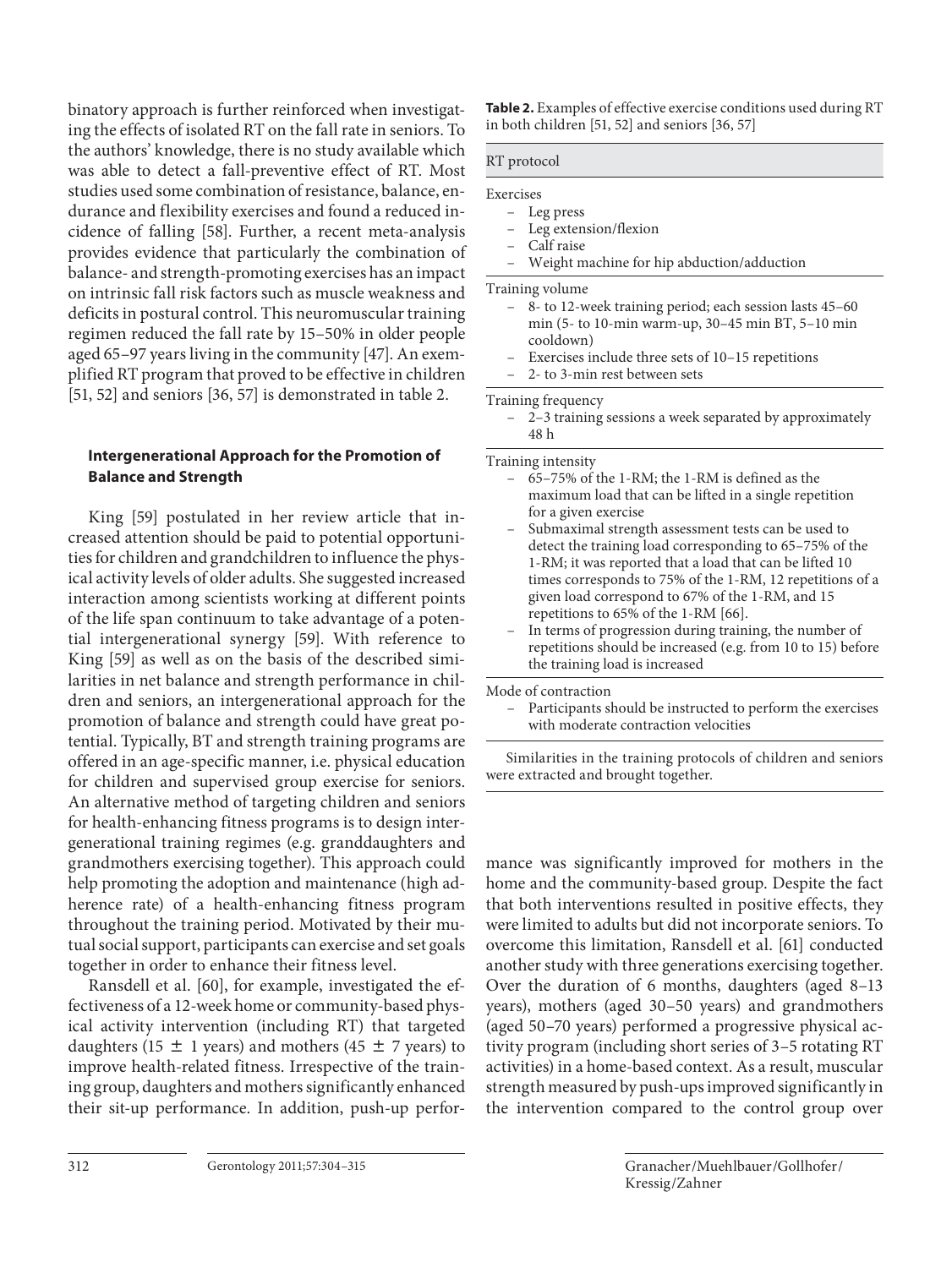| Intergenerational center                                                                                                                                                                                                               |                                                                                                                                                                                                                           |                                                                                                                                                                                          |
|----------------------------------------------------------------------------------------------------------------------------------------------------------------------------------------------------------------------------------------|---------------------------------------------------------------------------------------------------------------------------------------------------------------------------------------------------------------------------|------------------------------------------------------------------------------------------------------------------------------------------------------------------------------------------|
| <b>Environmental factors</b>                                                                                                                                                                                                           | Individual factors                                                                                                                                                                                                        | Shared activities                                                                                                                                                                        |
| • Constructional<br>(e.g. specific playgrounds and workout places<br>for balance or strengthening activities)<br>• Materials/tools<br>(e.g. unstable devices such as soft mat, balance<br>pad, ankle disk, air cushion and Swiss ball) | Seniors: institutionalized self-assisted living<br>(e.g. they socialize, share costs<br>and help each other)<br>• Children: kindergarten and nursery school<br>(e.g. care is taken of them while playing<br>and learning) | · Sporting activities<br>(e.g. dancing and living theater)<br>• Language acquisition<br>(e.g. walking and talking)<br>• Further activities<br>(e.g. cooking, arts, crafts and gardening) |
|                                                                                                                                                                                                                                        | Organizing institutions<br>• Urban/rural community<br>• Cooperative society<br>• Department of health promotion<br>. Institute of exercise and health sciences                                                            |                                                                                                                                                                                          |

**Fig. 4.** Concept of the intergenerational center with children and seniors sharing their activities.

training. Due to the limited impact of training on strength performance only, future studies should incorporate BT and RT in their approach to find out whether intergenerational training is equal or even more effective in enhancing measures of balance and strength than agegroup-specific BT and/or RT training.

 In a recent pilot study, we investigated the feasibility of an intergenerational center, which aimed at the promotion of a healthy lifestyle for children and seniors (fig. 4). The intergenerational center is based on the idea that children and seniors participate in ongoing services and/or programming concurrently at the same site, and interact during regularly scheduled planned intergenerational activities, as well as through informal encounters. The intergenerational center is composed of two program components, one that serves seniors (i.e. housing facility) and another that serves children (i.e. nursery school and kindergarten). Additionally, diverse facilities make use of shared activities that concurrently accommodate both generations (e.g. exercising, cooking, language acquisition and singing). Furthermore, environmental factors are considered in such a way that shared spaces/places were constructed which provide opportunities for spontaneous but also specific intergenerational interaction (e.g. balance and strengthening activities). The rural community as well as a cooperative society supported the project. It is expected that children and seniors thrive when resources are used to bring the generations together rather than separate them. Specific benefits expected from that concept are that physical activity, motor fitness and thus quality of life will be improved in all participants.

#### **Conclusion**

 Deficits in postural control and muscle strength either due to maturation or biologic aging represent major intrinsic fall risk factors in children and seniors. In fact, the net output in these characteristics of neuromuscular performance is similar in children and seniors in terms of a U-shaped curve during life span in static balance control (i.e. postural sway) and an inverted U-shaped curve in dynamic balance control (i.e. gait speed), maximal strength (i.e. maximal strength under isometric conditions) and muscular power (i.e. applied force multiplied by the velocity of movement). Intervention studies indicated that particularly BT and RT are effective in counteracting these intrinsic fall risk factors in children and seniors. An intergenerational intervention approach is suggested to make these training programs even more effective by including children and seniors together in one exercise group with the goal to improve compliance and to enhance motivation of the participants. However, at this point there is only preliminary evidence available regarding the effectiveness of the intergenerational approach. Therefore, future studies should elucidate whether intergenerational intervention programs are equal or even more effective in the promotion of balance and strength than age-specific programs.

Fall Prevention in Children and Seniors Gerontology 2011;57:304–315 313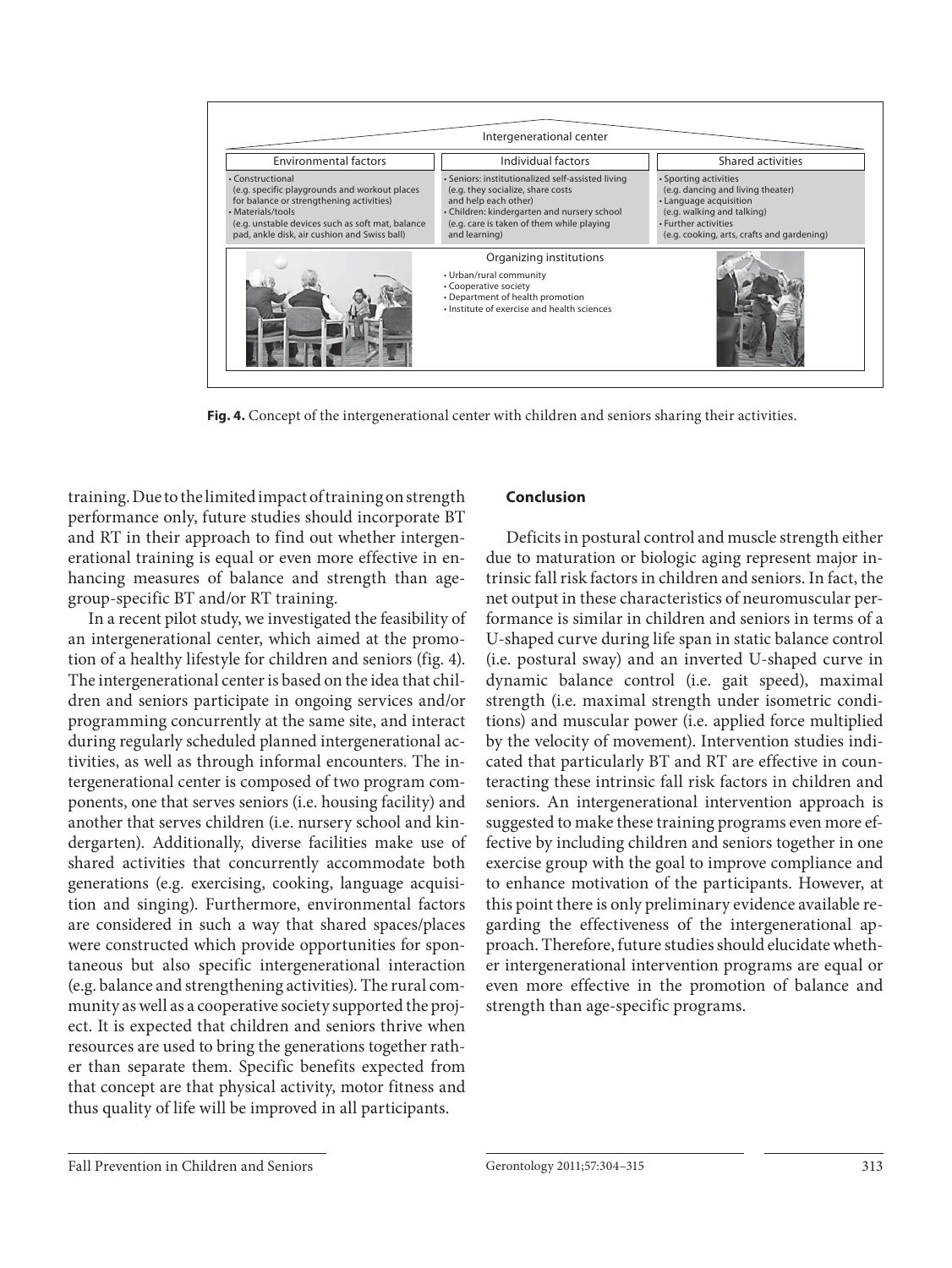#### **References**

- 1 United Nations: World Population Prospects: The 2008 Revision. New York, United Nations, 2009.
- 2 Stevens JA, Corso PS, Finkelstein EA, Miller TR: The costs of fatal and non-fatal falls among older adults. Inj Prev 2006;12:290– 295.
- 3 Kahl H, Dortschy R, Ellsasser G: Injuries among children and adolescents (1–17 years) and implementation of safety measures. Results of the nationwide German Health Interview and Examination Survey for Children and Adolescents (KiGGS). Bundesgesundheitsblatt-Gesundheitsforschung-Gesundheitsschutz 2007;50:718–727.
- 4 Blake AJ, Morgan K, Bendall MJ, Dallosso H, Ebrahim SB, Arie TH, Fentem PH, Bassey EJ: Falls by elderly people at home: prevalence and associated factors. Age Ageing 1988;17: 365–372.
- 5 Kelm J, Ahlhelm F, Pape D, Pitsch W, Engel C: School sports accidents: analysis of causes, modes, and frequencies. J Pediatr Orthop 2001;21:165–168.
- 6 Mathers LJ, Weiss HB: Incidence and characteristics of fall-related emergency department visits. Acad Emerg Med 1998;5:1064– 1070.
- 7 Crawley-Coha T: Childhood injury: a status report. J Pediatr Nurs 2001;16:371–374.
- 8 Kambas A, Antoniou P, Xanthi G, Heikenfeld R, Taxildaris K, Godolias G: Accident prevention through development of coordination in kindergarten children (in German). Dtsch Z Sportmed 2004;55:44–47.
- 9 Lord SR, Sherrington C, Menz HB: Falls in Older People: Risk Factors and Strategies for Prevention, ed 2. Cambridge, Cambridge University Press, 2007.
- 10 Talbot LA, Musiol RJ, Witham EK, Metter EJ: Falls in young, middle-aged and older community dwelling adults: perceived cause, environmental factors and injury. BMC Public Health 2005;5:86.
- 11 Hytonen M, Pyykko I, Aalto H, Starck J: Postural control and age. Acta Otolaryngol 1993;113:119–122.
- 12 Oberg T, Karsznia A, Oberg K: Basic gait parameters: reference data for normal subjects, 10–79 years of age. J Rehabil Res Dev 1993; 30:210–223.
- 13 Matton L, Duvigneaud N, Wijndaele K, Philippaerts R, Duquet W, Beunen G, Claessens AL, Thomis M, Lefevre J: Secular trends in anthropometric characteristics, physical fitness, physical activity, and biological maturation in Flemish adolescents between 1969 and 2005. Am J Hum Biol 2007;19:345–357.
- 14 Foudriat BA, Di Fabio RP, Anderson JH: Sensory organization of balance responses in children 3–6 years of age: a normative study with diagnostic implications. Int J Pediatr Otorhinolaryngol 1993;27:255–271.
- 15 Forssberg H, Nashner LM: Ontogenetic development of postural control in man: adaptation to altered support and visual conditions during stance. J Neurosci 1982; 2: 545–552.
- 16 Bawa P: Neural development in children: a neurophysiological study. Electroencephalogr Clin Neurophysiol 1981;52:249–256.
- 17 Era P, Sainio P, Koskinen S, Haavisto P, Vaara M, Aromaa A: Postural balance in a random sample of 7,979 subjects aged 30 years and over. Gerontology 2006;52:204– 213.
- 18 Hausdorff JM, Edelberg HK, Mitchell SL, Goldberger AL, Wei JY: Increased gait unsteadiness in community-dwelling elderly fallers. Arch Phys Med Rehabil 1997;78:278– 283.
- 19 Granacher U, Bridenbaugh S, Muehlbauer T, Wehrle A, Kressig RW: Age-related effects on postural control under multi-tasking conditions. Gerontology 2010, in press.
- 20 Blanchard Y, Carey S, Coffey J, Cohen A, Harris T, Michlik S, Pellecchia GL: The influence of concurrent cognitive tasks on postural sway in children. Pediatr Phys Ther 2005;17:189–193.
- Lundin-Olsson L, Nyberg L, Gustafson Y: 'Stops walking when talking' as a predictor of falls in elderly people. Lancet 1997;349: 617.
- 22 Beauchet O, Annweiler C, Dubost V, Allali G, Kressig RW, Bridenbaugh S, Berrut G, Assal F, Herrmann FR: Stops walking when talking: a predictor of falls in older adults? Eur J Neurol 2009;16:786–795.
- 23 Blimkie CJ: Age- and sex-associated variation in strength during childhood: anthropometric, morphologic, neurologic, biomechanical, endocrinologic, genetic, and physical activity correlates; in Gisolfi CV, Lamb DR (eds): Perspectives in Exercise Science and Sports Medicine: Youth, Exercise, and Sport. Indianapolis, Benchmark, 1989, vol 2, pp 99–163.
- 24 Martin JC, Farrar RP, Wagner BM, Spirduso WW: Maximal power across the lifespan. J Gerontol A Biol Sci Med Sci 2000;55:311–316.
- 25 Heeboll-Nielsen K: Muscle strength of boys and girls: 1981 compared to 1956. Scand J Sports Sci 1982;4:37–43.
- 26 Ferretti G, Narici MV, Binzoni T, Gariod L, Lebas JF, Reutenauer H, Cerretelli P: Determinants of peak muscle power – effects of age and physical conditioning. Eur J Appl Physiol 1994;68:111–115.
- 27 Larsson L, Grimby G, Karlsson J: Muscle strength and speed of movement in relation to age and muscle morphology. J Appl Physiol 1979;46:451–456.
- 28 McNeil CJ, Vandervoort AA, Rice CL: Peripheral impairments cause a progressive age-related loss of strength and velocity-dependent power in the dorsiflexors. J Appl Physiol 2007;102:1962–1968.
- 29 Bean JF, Kiely DK, Herman S, Leveille SG, Mizer K, Frontera WR, Fielding RA: The relationship between leg power and physical performance in mobility-limited older people. J Am Geriatr Soc 2002;50:461–467.
- 30 Pijnappels M, van der Burg PJ, Reeves ND, van Dieen JH: Identification of elderly fallers by muscle strength measures. Eur J Appl Physiol 2008;102:585–592.
- 31 Belanger AY, McComas AJ: Contractile properties of human skeletal-muscle in childhood and adolescence. Eur J Appl Physiol 1989;58:563–567.
- 32 Granacher U, Gollhofer A, Strass D: Training induced adaptations in characteristics of postural reflexes in elderly men. Gait Posture 2006;24:459–466.
- 33 Granacher U, Muehlbauer T, Bridenbaugh S, Bleiker E, Wehrle A, Kressig RW: Balance training and multi-task performance in seniors. Int J Sports Med 2010;31:353–358.
- 34 Granacher U, Gruber M, Strass D, Gollhofer A: The impact of sensorimotor training in elderly men on maximal and explosive force production capacity (in German). Dtsch Z Sportmed 2007;58:446–451.
- 35 Granacher U, Muehlbauer T, Maestrini L, Zahner L, Gollhofer A: Can balance training promote balance and strength in prepubertal children? J Strength Cond Res 2010, in press.
- 36 Granacher U, Gruber M, Gollhofer A: Resistance training and neuromuscular performance in seniors. Int J Sports Med 2009;30: 652–657.
- 37 Granacher U, Gruber M, Gollhofer A: The impact of sensorimotor training on postural control in elderly men (in German). Dtsch Z Sportmed 2009;60:387–393.
- 38 Crawley-Coha T: Childhood injury: a status report, part 2. J Pediatr Nurs 2002;17:133– 136.
- 39 Fischer S: Sturzprävention gehört ins Repertoire. Mobile 2010;1:16–17.
- 40 Tinetti ME: Clinical practice. Preventing falls in elderly persons. N Engl J Med 2003; 348:42–49.
- 41 Chang JT, Morton SC, Rubenstein LZ, Mojica WA, Maglione M, Suttorp MJ, Roth EA, Shekelle PG: Interventions for the prevention of falls in older adults: systematic review and meta-analysis of randomised clinical trials. BMJ 2004;328:680–687.
- 42 Hadders-Algra M, Brogren E, Forssberg H: Training affects the development of postural adjustments in sitting infants. J Physiol 1996; 493:289–298.
- 43 Ledebt A, Becher J, Kapper J, Rozendaalr RM, Bakker R, Leenders IC, Savelsbergh GJ: Balance training with visual feedback in children with hemiplegic cerebral palsy: effect on stance and gait. Motor Control 2005; 9:459–468.